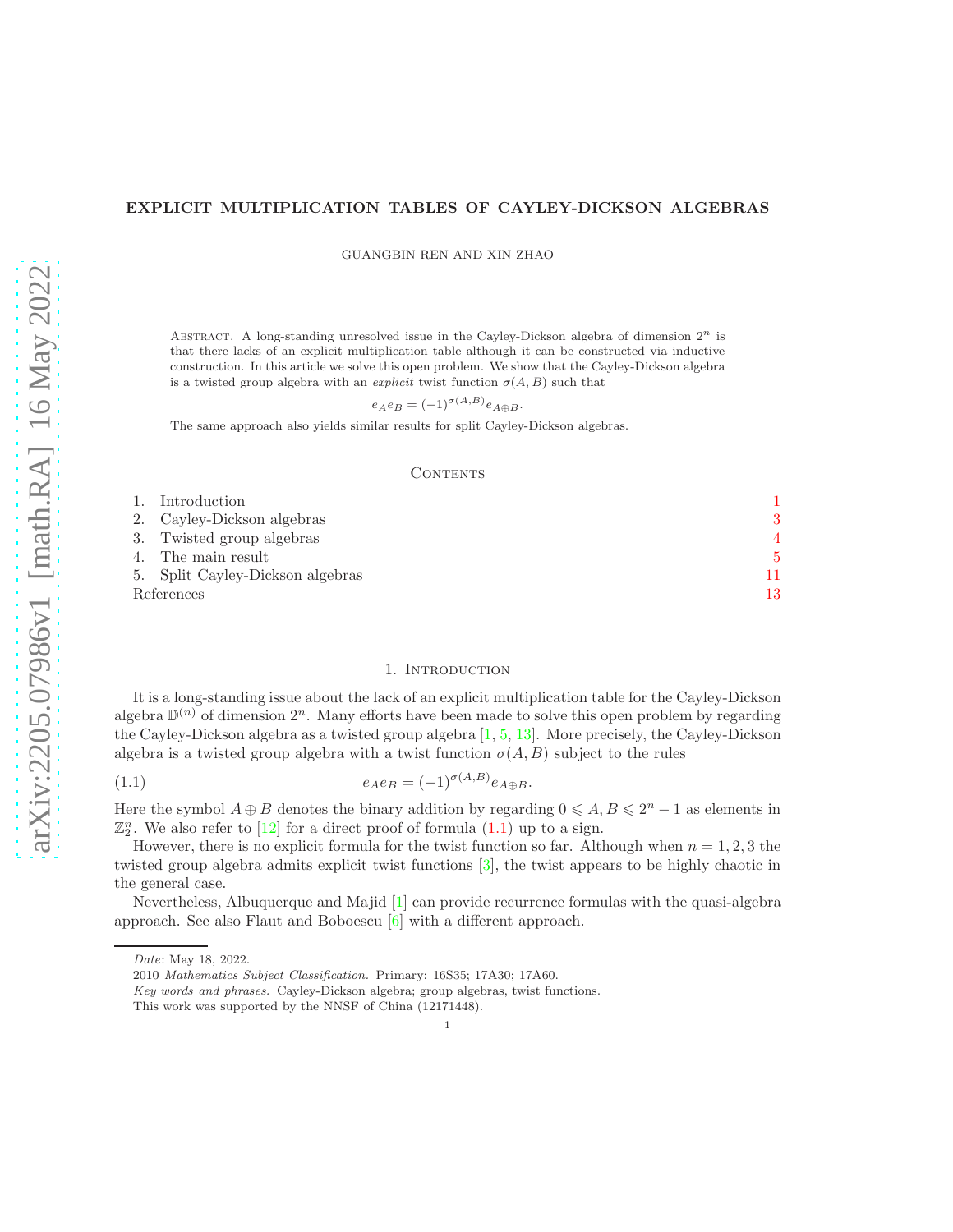Cayley–Dickson algebras have shown great influences in physics and mathematics, for instances on algebras  $[15]$ , analysis  $[9]$ , geometry  $[11, 16]$  $[11, 16]$ , quantum field theory  $[7, 4]$  $[7, 4]$ , and the standard model of the universe [\[10\]](#page-12-13). There is an urgent need for explicit multiplication tables.

The purpose of this article is to solve this problem by providing an explicit twist function of the Cayley-Dickson algebra  $\mathbb{D}^{(n)}$ .

Notice that the twist function  $\sigma(A, B)$  satisfies the following properties. For any  $A \in \{0, 1, \ldots, 2^n -$ 1}, we have

$$
\sigma(0, A) = \sigma(A, 0) = 0
$$

and

$$
\sigma(A, A) = \begin{cases} 0, & A = 0; \\ 1, & A \neq 0. \end{cases}
$$

Therefore, to provide the twist function with an explicit formula we only need to consider the case where

$$
1 \leqslant A \neq B \leqslant 2^n - 1.
$$

In this case, by definition we have

$$
\sigma(A, B) = \sigma(B, A) + 1.
$$

This reduces our consideration to the case where

(1.2) 
$$
1 \leq A \neq B \leq 2^n - 1, \qquad \deg A \geqslant \deg B.
$$

Henceforth, we always express the integers above in terms of binary decompositions

<span id="page-1-0"></span>
$$
A = a_0 2^0 + \dots + a_{n-1} 2^{n-1},
$$
  
\n
$$
B = b_0 2^0 + \dots + b_{n-1} 2^{n-1}.
$$

with all coefficients  $a_j, b_j = 0, 1$  and denote

$$
l = \max\{\deg A, \deg B, \deg(A \oplus B)\}.
$$

Here, the degree of A is defined to be the index of of the leading term, i.e.,

$$
\deg A := \min\{i \geqslant 0 : a_i \neq 0\}.
$$

**Theorem 1.** Under the assumption in  $(1.2)$ , the twist function is given by

(1.3) 
$$
\sigma(A, B) = \delta_{\deg A, \deg B} + b_l + \sum_{i=l}^{n-1} \phi(a_i, b_i),
$$

where

$$
\phi(a,b) = a + b + ab.
$$

With the same approach, we can establish the similar formulas for split Cayley-Dickson algebras. Split Cayley-Dickson algebras are hyperbolic analogues of Cayley-Dickson algebras. We refer to [\[7\]](#page-12-11) for their broad applications.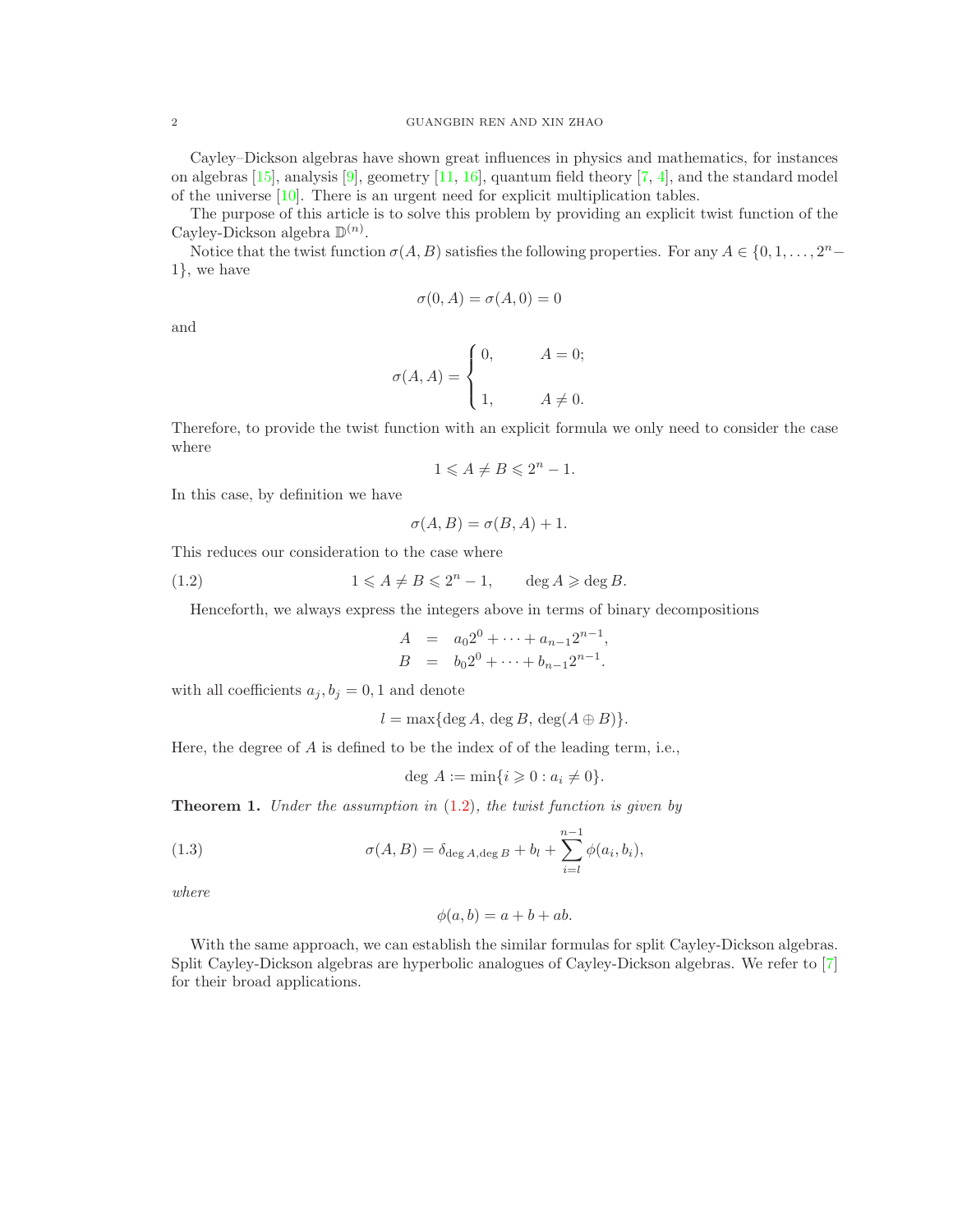# 2. Cayley-Dickson algebras

<span id="page-2-0"></span>The Cayley-Dickson algebras over  $\mathbb R$  can be defined inductively via the Cayley-Dickson process; see [\[2,](#page-12-14) [8\]](#page-12-15). This means  $\mathbb{D}^{(n+1)}$  can be constructed from  $\mathbb{D}^{(n)}$  by adjoining to it one generator.

More precisely, let  $\mathbb{D}^{(0)} = \mathbb{R}$  and  $\mathbb{D}^{(n)}$  be an algebra with the standard algebraic generators

$$
g_0, g_1, \ldots, g_{n-1}
$$

satisfying

$$
g_0^2 = -1, \ \ldots, \ \ g_{n-1}^2 = -1.
$$

with the conjugate such that

<span id="page-2-2"></span><span id="page-2-1"></span>
$$
\overline{g_0} = -g_0, \quad \ldots, \quad \overline{g_{n-1}} = -g_{n-1}.
$$

By the Cayley-Dickson construction,  $\mathbb{D}^{(n+1)}$  is built up from  $\mathbb{D}^{(n)}$  by adding a new imaginary unit  $g_n$  subject to the rules

(2.1) 
$$
(a + bg_n)(c + dg_n) = (ac - \overline{d}b) + (da + b\overline{c})g_n
$$

for any  $a, b, c, d \in \mathbb{D}^{(n)}$ . This is a doubling procedure of a smashed product; see [\[15,](#page-12-7) [14\]](#page-12-16). We rewrite the multiplication relations in  $(2.1)$  as follows. For any  $a, b \in \mathbb{D}^{(n)}$ , we have

$$
(2.2) \t\t g_n^2 = -1,
$$

$$
\bar{g}_n = -g_n
$$

$$
(2.4) \t a(g_nb) = g_n(\bar{a}b),
$$

$$
(2.5) \t\t (ag_n)b = (a\bar{b})g_n,
$$

(2.6) (gna)(bgn) = −ab.

There are some induced relations of this construction.

**Lemma 1.** The identities  $(2.2) \sim (2.6)$  $(2.2) \sim (2.6)$  $(2.2) \sim (2.6)$  imply the following relations:

$$
(2.7) \t\t a g_n = g_n \bar{a},
$$

$$
(2.8) \t\t g_n a = \bar{a} g_n,
$$

(2.9) (gna)b = gn(ba),

$$
(2.10) \t a(bg_n) = (ba)g_n,
$$

(2.11) (gna)(gnb) = −ba, ¯

$$
(2.12) \t\t (ag_n)(bg_n) = -\bar{b}a.
$$

Convention: We make the convention that multiplication of octonions follows the principle from left to right. That is,

(2.13) 
$$
g_{i_0}g_{i_1}\dots g_{i_k} := \Big(\big((g_{i_0}g_{i_1})g_{i_2}\big)\dots g_{i_k}\Big).
$$

**Definition 1.** Let A be a nonnegative integer with binary expansion

<span id="page-2-3"></span>
$$
A = a_0 2^0 + a_1 2^1 + \dots + a_{n-1} 2^{n-1},
$$

where all  $a_i = 0, 1$ . We define

(2.14) 
$$
e_A := g_0^{a_0} g_1^{a_1} \dots g_{n-1}^{a_{n-1}}.
$$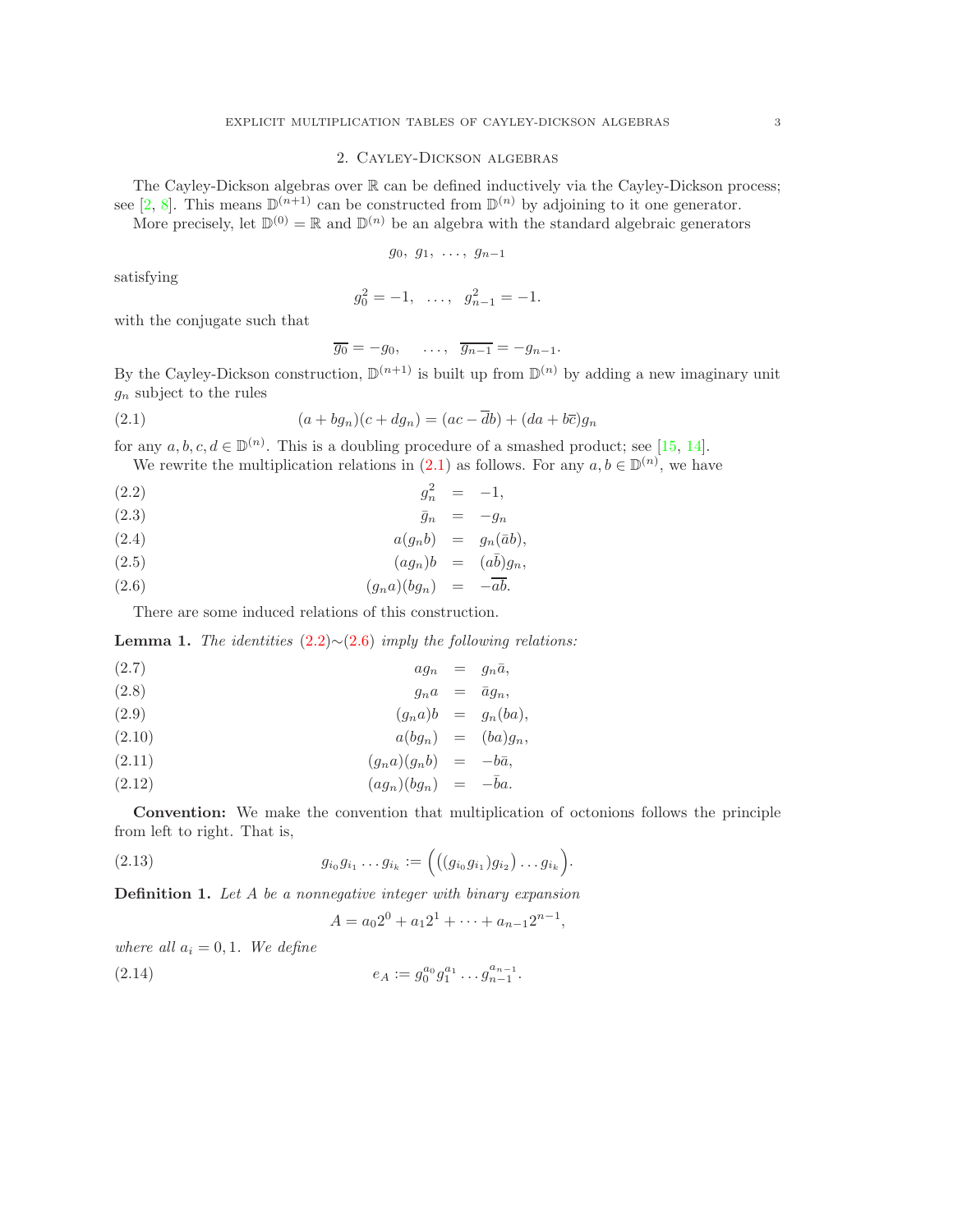## 3. Twisted group algebras

The Cayley-Dickson algebra can be regarded as a twist group algebra [\[1\]](#page-12-1).

**Definition 2.** A twisted group algebra  $k_F G$  for a finite group G over a field k is a k-algebra which has a basis $\{a_g : g \in G\}$  with

$$
a_g \cdot a_{g'} := F(a_g, a_{g'}) a_{gg'},
$$

<span id="page-3-1"></span>where  $F(a_q, a_{q'}) \in k \backslash 0$ .

**Lemma 2.**  $[1, \text{Prop } 4.1]$  $[1, \text{Prop } 4.1]$  There exists a 2-cochain map

$$
F:\mathbb{Z}_2^n\times\mathbb{Z}_2^n\longrightarrow\mathbb{Z}_2,
$$

such that

$$
\mathbb{D}^{(n)} \cong k_F G,
$$

where

$$
k=\mathbb{Z}_2,\qquad G=\mathbb{Z}_2^n.
$$

**Definition 3.** Let  $A, B \in \mathbb{N}$  be with binary decompositions

(3.1) 
$$
A = a_0 2^0 + \dots + a_{n-1} 2^{n-1},
$$

$$
B = b_0 2^0 + \dots + b_{n-1} 2^{n-1}
$$

with all  $a_i, b_i \in \mathbb{Z}_2$ . We define the binary addition as

$$
A \oplus B := (a_0 + b_0)2^n + \cdots + (a_{n-1} + b_{n-1})2^{n-1}.
$$

Here we make a convention that all the coefficients

$$
a_i+b_i\in\mathbb{Z}_2.
$$

**Lemma 3.** For any  $A$  and  $B$  in  $N$ , there exists a map

$$
\sigma:\mathbb{Z}\times\mathbb{Z}\longrightarrow\mathbb{Z}_2
$$

such that

$$
(3.2) \qquad \qquad e_A e_B = (-1)^{\sigma(A,B)} e_{A \oplus B}.
$$

Proof. Denote

<span id="page-3-4"></span>
$$
F(A, B) = (-1)^{\sigma(A, B)}.
$$

The result follows directly from Lemma [2.](#page-3-1)  $\Box$ 

<span id="page-3-3"></span>The twist function  $\sigma(A, B)$  admits a recursion formula [\[1\]](#page-12-1). For completeness, we give the proof here.

**Proposition 1.** For any integers  $0 \leq A, B \leq 2^n - 1$  and  $a_n, b_n \in \{0, 1\}$ , we have the recursion formula

(3.3) 
$$
\sigma(A + a_n 2^n, B + b_n 2^n) = \sigma(A, B)(1 + b_n) + \sigma(B, A)b_n + \sigma(B, B)a_n + a_n b_n.
$$

*Proof.* By  $(2.5)$ , we have

<span id="page-3-2"></span>
$$
e_{A+2^n}e_B = (e_A \bar{e}_B)e_{2^n}
$$

so that

(3.4) 
$$
\sigma(A+2^n,B)=\sigma(A,B)+\sigma(B,B).
$$

<span id="page-3-0"></span>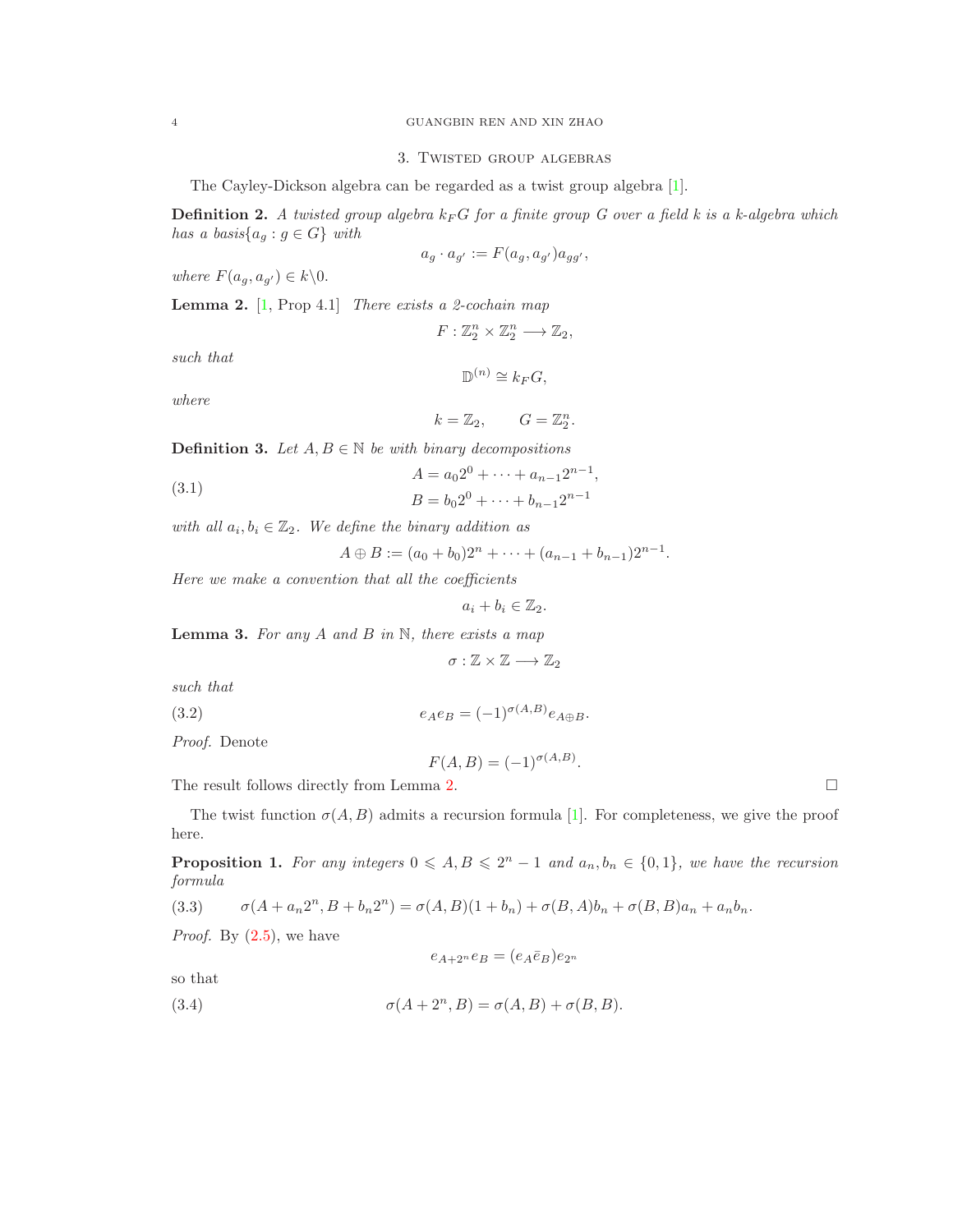It follows from [\(2.10\)](#page-2-3) that

which means

\n
$$
e_{A}e_{B+2^{n}} = (e_{B}e_{A})e_{2^{n}},
$$
\nwhich means

\n
$$
\sigma(A, B + 2^{n}) = \sigma(B, A).
$$
\nWe apply (2.12) to get

\n
$$
e_{A+2^{n}}e_{B+2^{n}} = -\bar{e}_{B}e_{A}
$$
\nand thus

and thus

(3.6)  $\sigma(A + 2^n, B + 2^n) = 1 + \sigma(B, B) + \sigma(B, A).$ 

Combining  $(3.4)$  with  $(3.5)$  and  $(3.6)$ , we have

<span id="page-4-2"></span>
$$
\sigma(A + a_n 2^n, B + b_n 2^n) = \sigma(A, B)(1 + b_n) + \sigma(B, A)b_n + a_n \sigma(B, B) + a_n b_n.
$$

<span id="page-4-0"></span>This completes the proof.  $\Box$ 

# <span id="page-4-1"></span>4. The main result

In this section, we establish the main result in this article. To express our main result, we need to introduce two new concepts.

Definition 4. The degree of any positive integer A with the binomial expression

 $A = a_0 2^0 + a_1 2^1 + \cdots + a_n 2^n$ 

is defined to be the index of of the leading term, i.e.,

deg  $A := \min\{i \geq 0 : a_i \neq 0\}.$ 

Definition 5. We define an auxiliary function

$$
\phi:\mathbb{Z}_2\times\mathbb{Z}_2\longrightarrow\mathbb{Z}_2,
$$

defined by

$$
\phi(a,b) = a + b + ab.
$$

We introduce a constant

$$
l = l(A, B) := \max\{\deg A, \deg B, \deg(A \oplus B)\}.
$$

<span id="page-4-3"></span>It has the following crucial properties.

**Lemma 4.** Let  $0 \leq A, B \leq 2^n - 1$  be positive integers with binary decompositions

$$
A = a_0 2^0 + \dots + a_{n-1} 2^{n-1},
$$
  
\n
$$
B = b_0 2^0 + \dots + b_{n-1} 2^{n-1}.
$$

(1) If deg  $A = \deg B$ , then

$$
a_l+b_l=1.
$$

(2) We have

$$
\phi(a_l, b_l) = 1.
$$

$$
(\mathcal{Y})
$$

$$
A_l \neq 0, \quad B_l \neq 0, \quad (A+B)_l \neq 0.
$$

Moreover,

$$
A_N \neq 0, \quad B_N \neq 0, \quad (A+B)_N \neq 0,
$$

for any  $N \geqslant l$ .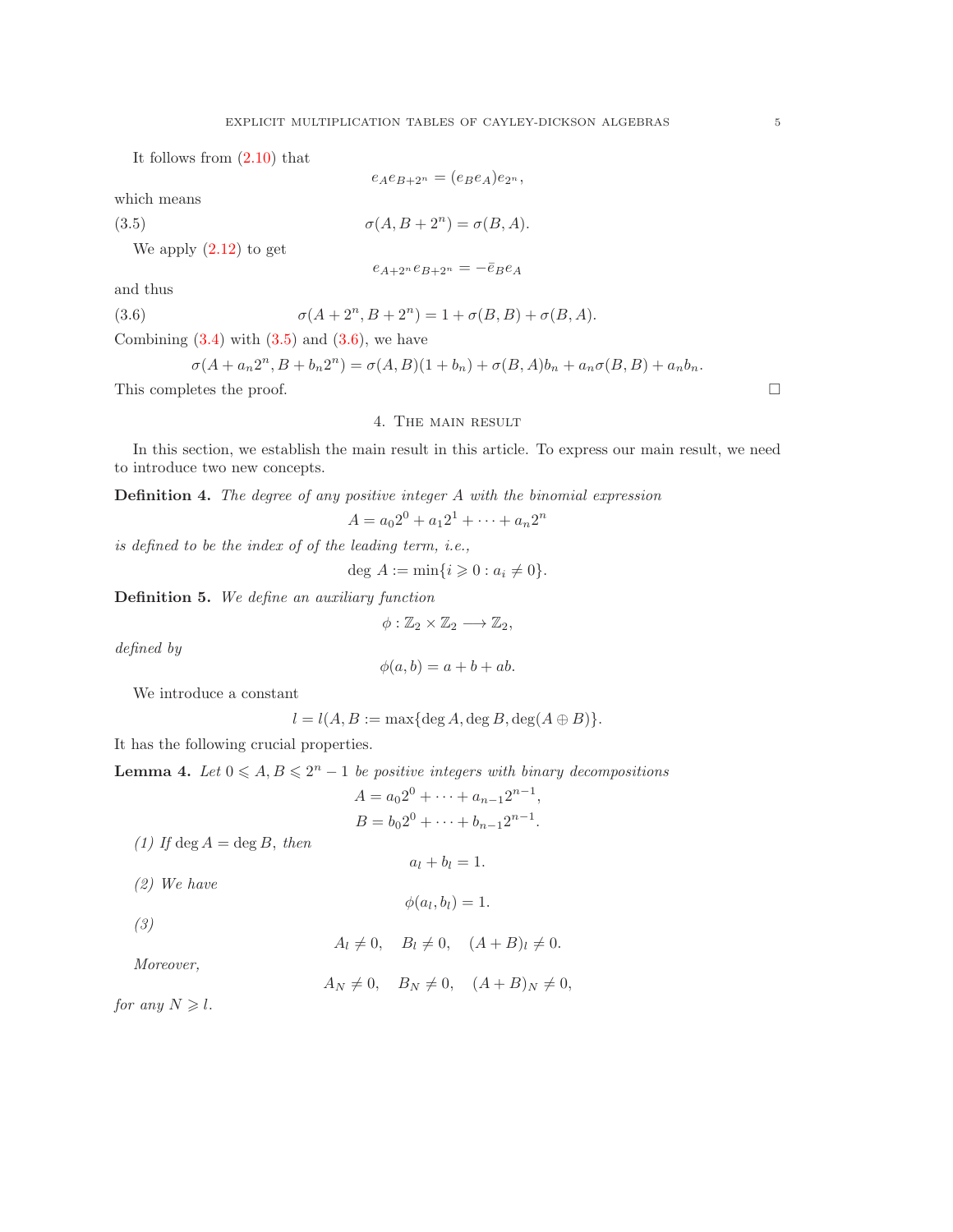Proof. (1) We denote

$$
n_0 := \deg A = \deg B.
$$

Let  $N$  be the integer such that

$$
N > n_0
$$

and

$$
\begin{cases}\n a_{n_0} = b_{n_0} \\
 a_{n_0+1} = b_{n_0+1} \\
 \dots \\
 a_{N-1} = b_{N-1} \\
 a_N \neq b_N.\n\end{cases}
$$

In the finite field  $\mathbb{Z}_2$ , this can be rewritten as

$$
\begin{cases}\n a_{n_0} + b_{n_0} = 0 \\
 a_{n_0+1} + b_{n_0+1} = 0 \\
 \dots \\
 a_N + b_N = 1\n\end{cases}
$$

Consequently, we can rewrite  $A$  and  $B$  as

$$
A = a_{n_0}2^{n_0} + a_{n_0+1}2^{n_0+1} + \dots + a_{N-1}2^{N-1} + a_N 2^N + \dots,
$$
  
\n
$$
B = a_{n_0}2^{n_0} + a_{n_0+1}2^{n_0+1} + \dots + a_{N-1}2^{N-1} + b_N 2^N + \dots.
$$

Since  $a_N \neq b_N$ , it follows from the definition of the binary addition that

$$
A \oplus B = (a_N + b_N)2^N + \cdots
$$
  
=  $2^N + \cdots$ 

 $\deg(A \oplus B) = N$ 

 $a_l + b_l = 1.$ 

 $\phi(a,b)=0$ 

 $a = b = 0.$ 

 $a_l + b_l = 1$ 

This means

Consequently,

(2) It is clear that

if and only if

Since

in the case where  $\deg A = \deg B$  due to the just proved result in (1), it follows that

$$
\phi(a_l, b_l) = 1.
$$

For the remaining case where  $\deg A \neq \deg B$ , we apply the definition of l to deduce that

$$
a_l = 1, \qquad \text{if } \deg A > \deg B,
$$

$$
b_l = 1, \qquad \text{if } \deg B > \deg A.
$$

In both cases, we always have

$$
\phi(a_l,b_l)=1.
$$

(3)We divide the proof into three cases.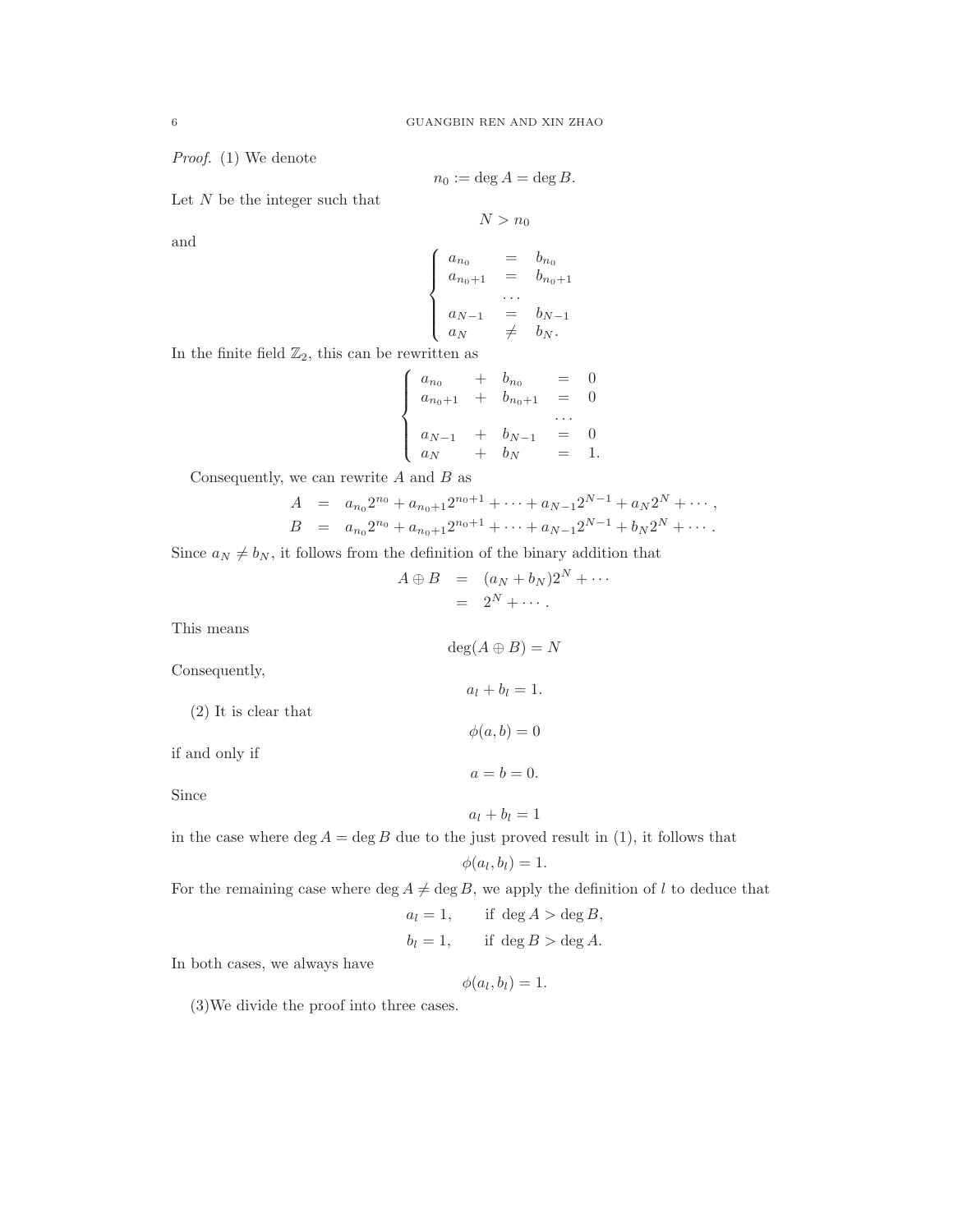**Case 1.** deg  $A > \deg B$ .

In this case,

$$
l = \deg A,
$$
  
\n
$$
a_l = 1,
$$
  
\n
$$
a_{\deg B} = 0,
$$
  
\n
$$
b_{\deg B} = 1.
$$

thus

$$
A_l = a_l 2^l + \dots = 2^l + \dots \neq 0.
$$
  
\n
$$
B_l = b_{\deg B} 2^{\deg B} + \dots = 2^{\deg B} + \dots \neq 0.
$$
  
\n
$$
(A \oplus B)_l = (a_{\deg B + b_{\deg B}}) 2^{\deg B} + \dots = 2^{\deg B} + \dots \neq 0.
$$

Case 2. 
$$
\deg A < \deg B
$$
.

This is similar as in Case 1.

**Case 3.** deg  $A = \deg B$ .

In this case,

$$
l = \deg(A \oplus B),
$$
  
\n
$$
l > \deg A,
$$
  
\n
$$
l > \deg B.
$$

Thus

$$
A_l = a_{\deg A} 2^{\deg A} + \dots = 2^{\deg A} + \dots \neq 0,
$$
  
\n
$$
B_l = b_{\deg B} 2^{\deg B} + \dots = 2^{\deg B} + \dots \neq 0.
$$

By the fact

$$
a_l+b_l=1
$$

proved in (1), we have

$$
(A \oplus B)_l = (a_l + b_l)2^l + (A \oplus B)_{l-1} = 2^l + (A \oplus B)_{l-1} \neq 0.
$$

For any positive integer A with binary decomposition

$$
A = a_0 2^0 + a_1 2^1 + \dots + a_{n-1} 2^{n-1},
$$

<span id="page-6-1"></span>denote

$$
A_i = a_0 2^0 + a_1 2^1 + \dots + a_i 2^i.
$$

**Lemma 5.** Let  $1 \leq A \neq B \leq 2^n - 1$  be positive integers with binary decompositions

<span id="page-6-0"></span>
$$
A = a_0 2^0 + \dots + a_{n-1} 2^{n-1},
$$
  
\n
$$
B = b_0 2^0 + \dots + b_{n-1} 2^{n-1}.
$$

Then we have

(4.1) 
$$
\sigma(A, B) = \sigma(A_l, B_l) + \sum_{i=l+1}^{n-1} \phi(a_i, b_i),
$$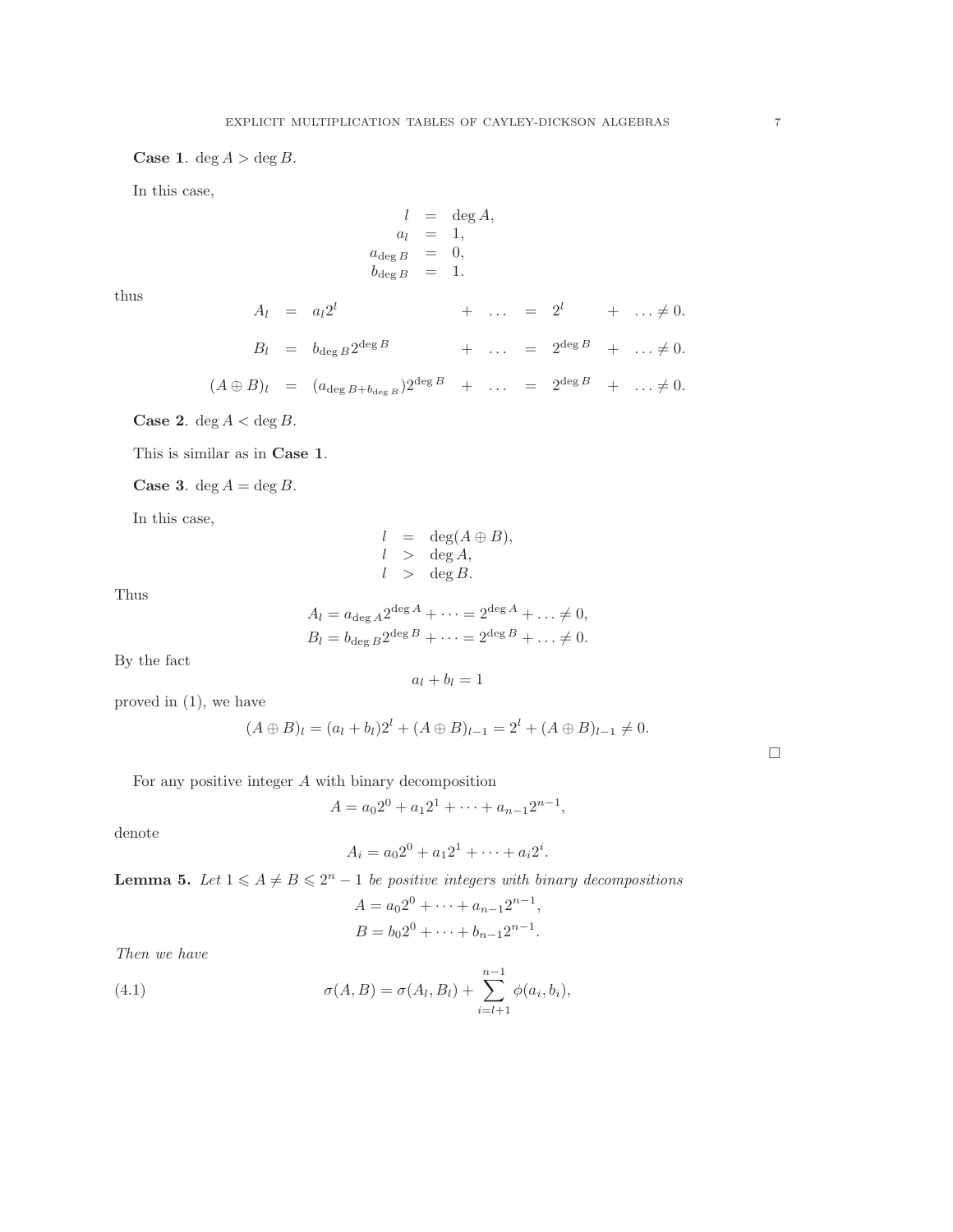where  $l = max{deg A, deg B, deg(A \oplus B)}.$ 

*Proof.* If  $l = n - 1$ , then Equation [\(4.1\)](#page-6-0) becomes trivial:

$$
\sigma(A, B) = \sigma(A_{n-1}, B_{n-1}).
$$

Thus, in the remaining case,

 $l \leqslant n-2.$ By Lemma [4\(](#page-4-3)3), we know that for any  $l + 1 \leq i \leq n - 1$ , we have

$$
A_{i-1} \neq B_{i-1},
$$
  
\n
$$
A_{i-1} \neq 0,
$$
  
\n
$$
B_{i-1} \neq 0.
$$

By Proposition [1,](#page-3-3) we have

(4.2)  
\n
$$
\sigma(A_i, B_i) = \sigma(A_{i-1}, B_{i-1})(1 + b_i) + \sigma(B_{i-1}, A_{i-1})b_i
$$
\n
$$
+ \sigma(B_{i-1}, B_{i-1})a_i + a_ib_i
$$
\n
$$
= (\sigma(A_{i-1}, B_{i-1}) + \sigma(B_{i-1}, A_{i-1}))b_i
$$
\n
$$
+ \sigma(A_{i-1}, B_{i-1}) + a_i + a_ib_i
$$
\n
$$
= \sigma(A_{i-1}, B_{i-1}) + b_i + a_i + a_ib_i
$$
\n
$$
= \sigma(A_{i-1}, B_{i-1}) + \phi(a_i, b_i).
$$

<span id="page-7-0"></span>Repeating [\(4.2\)](#page-7-0) for i from  $n-1$  to  $l+1$ , , we have

(4.3) 
$$
\sigma(A, B) = \sigma(A_{n-1}, B_{n-1}) = \sigma(A_l, B_l) + \sum_{i=l+1}^{n-1} \phi(a_i, b_i).
$$

<span id="page-7-1"></span>Now we can state our main result.

**Theorem 2.** Let  $1 \leq A \neq B \leq 2^n - 1$  be positive integers with binary decompositions

$$
A = a_0 2^0 + \dots + a_{n-1} 2^{n-1},
$$
  

$$
B = b_0 2^0 + \dots + b_{n-1} 2^{n-1}.
$$

 $\hfill \square$ 

Then we can take the twist function in  $(3.2)$  as

(4.4) 
$$
\sigma(A, B) = \begin{cases} b_l + \sum_{i=1}^{n-1} \phi(a_i, b_i), & \text{deg } A > \text{deg } B, \\ 1 + a_l + \sum_{i=1}^{n-1} \phi(a_i, b_i), & \text{deg } A < \text{deg } B, \\ a_l + \sum_{i=1}^{n-1} \phi(a_i, b_i), & \text{deg } A = \text{deg } B, \end{cases}
$$

where

$$
\phi(a, b) = a + b + ab
$$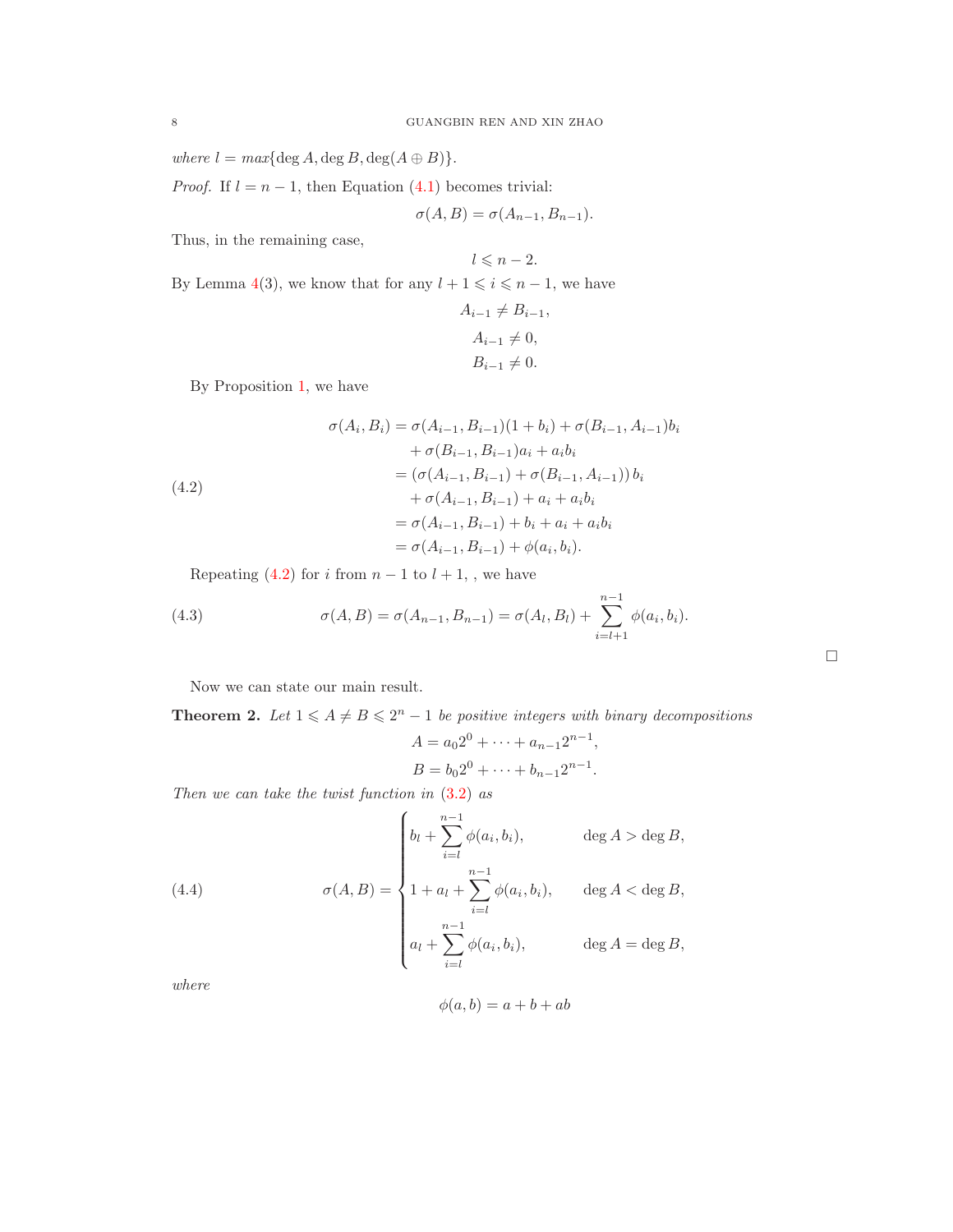and

$$
l = \max\{\deg A, \deg B, \deg(A \oplus B)\}.
$$

Proof. By Lemma [5,](#page-6-1)

$$
\sigma(A, B) = \sigma(A_l, B_l) + \sum_{i=l+1}^{n-1} \phi(a_i, b_i).
$$

We divide the proof into three cases:

$$
\begin{cases}\n\textbf{Case1}: \text{deg }A > \text{deg }B, \\
\textbf{Case2}: \text{deg }A < \text{deg }B, \\
\textbf{Case3}: \text{deg }A = \text{deg }B.\n\end{cases}
$$

**Case 1.** deg  $A > \deg B$ .

In this case,

$$
l = deg A.
$$

$$
A_l = 2^l.
$$

Since

(4.5) 
$$
e_{A_l}e_{B_l} = e_{2^l}e_{B_{l-1}+b_l}e_{2^l} = \begin{cases} -e_{B_{l-1}+2^l}, & \text{if } b_l = 0, \\ e_{B_{l-1}}, & \text{if } b_l = 1 \end{cases}
$$

Thus

$$
\sigma(A_l, B_l) = 1 + b_l.
$$

Substitute  $(4.6)$  into  $(4.1)$ , and taking

<span id="page-8-0"></span>
$$
1=\phi(a_l,b_l)
$$

due to Lemma [4,](#page-4-3) we have

$$
\sigma(A, B) = 1 + b_l + \sum_{i=l+1}^{n-1} \phi(a_i, b_i) = b_l + \sum_{i=l}^{n-1} \phi(a_i, b_i).
$$

**Case 2.** deg  $A <$  deg  $B$ .

In this case,

$$
l(A, B) = l(B, A) = degB.
$$

By Case 1,

$$
\sigma(A, B) = 1 + \sigma(B, A) = 1 + a_l + \sum_{i=l(B, A)}^{n-1} \phi(b_i, a_i)
$$

$$
= 1 + a_l + \sum_{i=l}^{n-1} \phi(a_i, b_i)
$$

Case 3.  $degA = degB$ .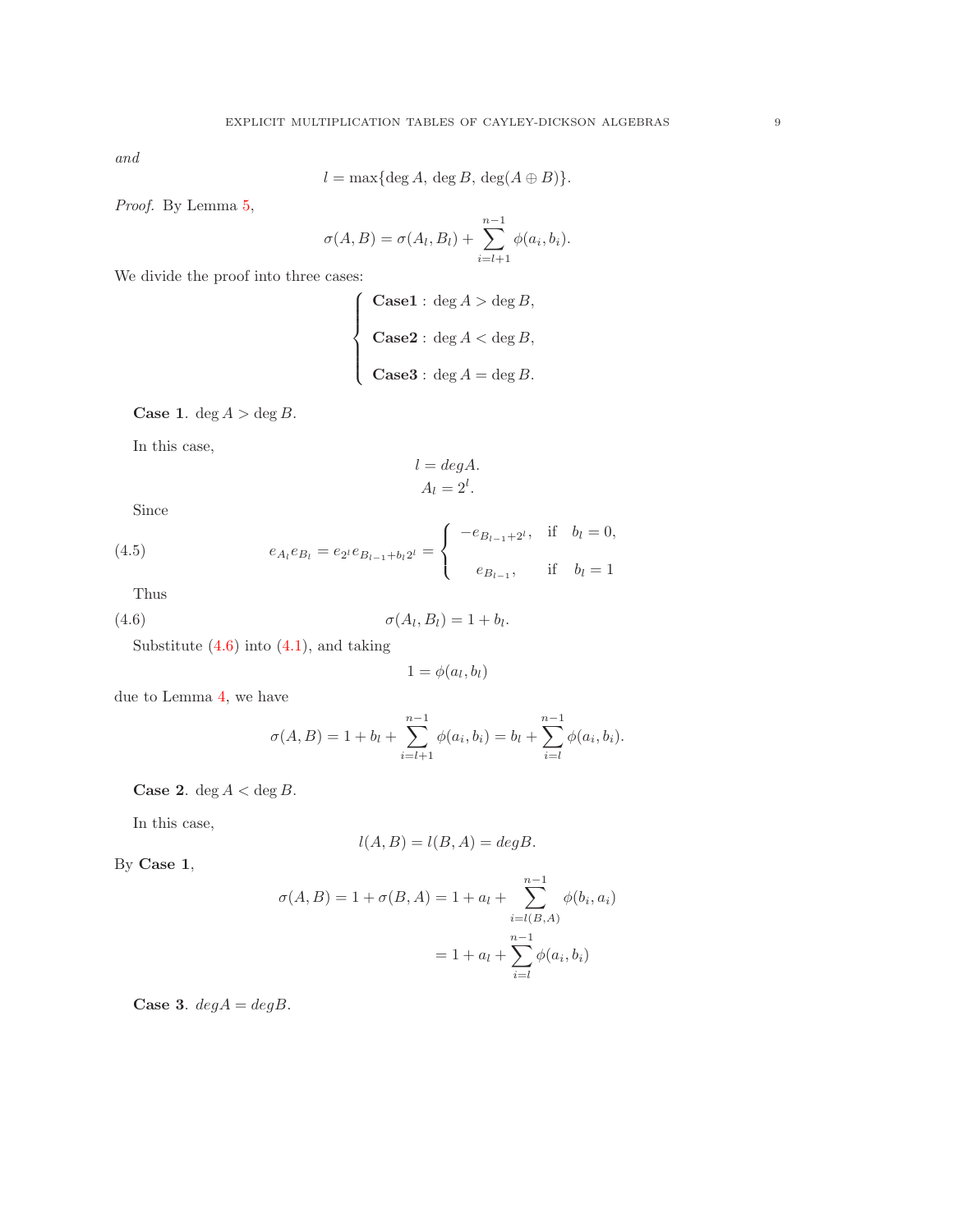In this case,

$$
l = deg(A \oplus B).
$$
  
\n
$$
A_{l-1} = B_{l-1} \neq 0.
$$
  
\n
$$
a_l + b_l = 1.
$$

Since

$$
e_{A_l}e_{B_l}=e_{A_{l-1}+a_l2^l}e_{A_{l-1}+b_l2^l}=\begin{cases}e_{2^l}, & \text{if } a_l=1, b_l=0, \\ -e_{2^l}, & \text{if } a_l=0, b_l=1,\end{cases}
$$

we have

$$
\sigma(A_l, B_l) = 1 + a_l.
$$

Substitute  $(4.7)$  into  $(4.1)$ , and taking

<span id="page-9-0"></span>
$$
1=\phi(a_l,b_l)
$$

due to Lemma [4,](#page-4-3) we have

$$
\sigma(A, B) = 1 + a_l + \sum_{i=l+1}^{n-1} \phi(a_i, b_i) = a_l + \sum_{i=l}^{n-1} \phi(a_i, b_i).
$$

This finishes the proof.

We can rewrite Theorem [2](#page-7-1) in an alternative way.

**Theorem 3.** Let  $1 \leq A \neq B \leq 2^n - 1$  be positive integers with binary decompositions

$$
A = a_0 2^0 + \dots + a_{n-1} 2^{n-1},
$$
  

$$
B = b_0 2^0 + \dots + b_{n-1} 2^{n-1}.
$$

Moreover, we assume

 $\deg A \geqslant \deg B$ .

Then the twist function is given by

(4.8) 
$$
\sigma(A, B) = \delta_{\deg A, \deg B} + b_l + \sum_{i=l}^{n-1} \phi(a_i, b_i),
$$

where

$$
\phi(a,b) = a + b + ab.
$$

*Proof.* If deg  $A = \deg B$ , then it follows from Lemma [4](#page-4-3) that

$$
a_l+b_l=1.
$$

This gives the desired result.

 $\Box$ 

 $\Box$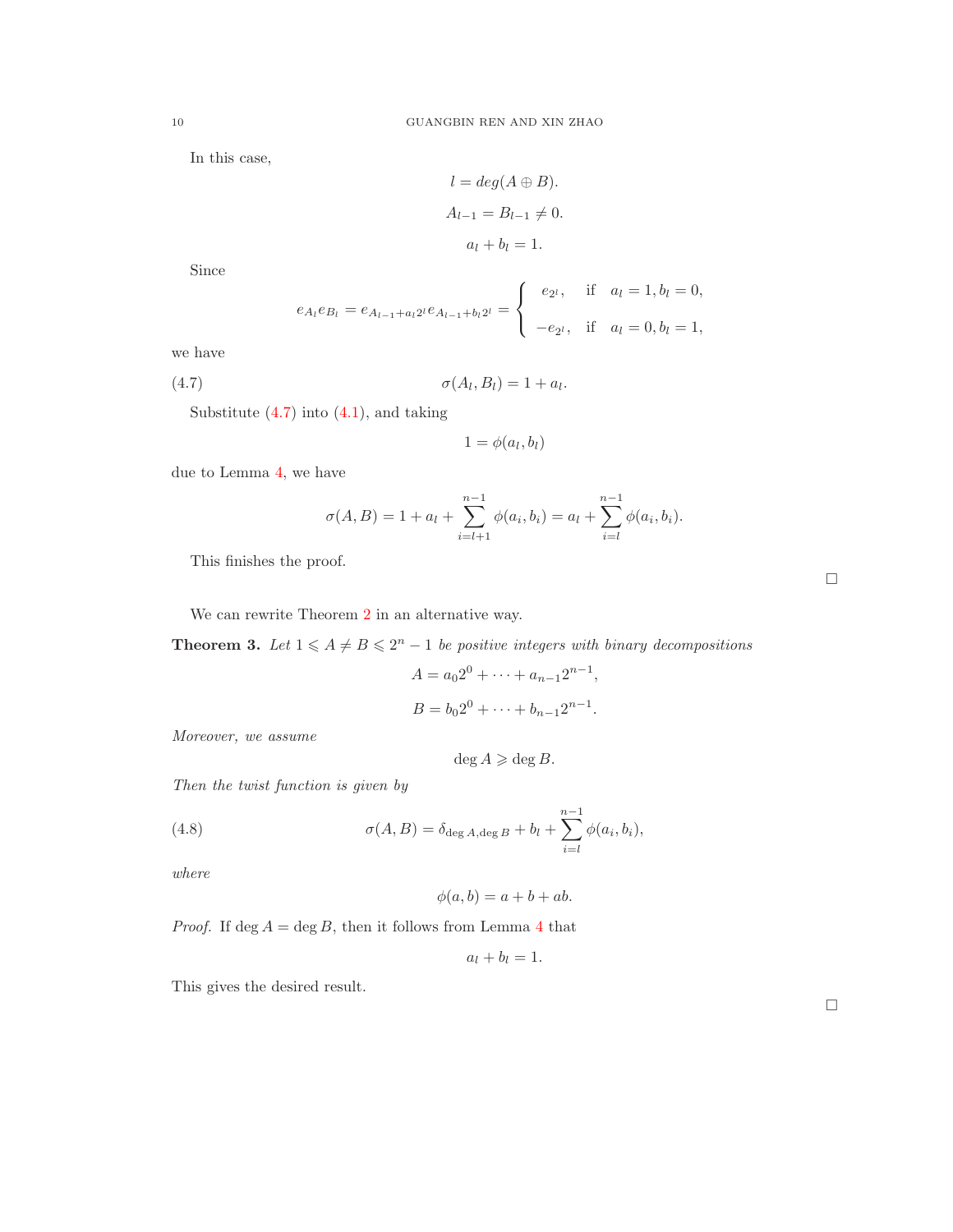# 5. Split Cayley-Dickson algebras

<span id="page-10-0"></span>In this section, we provide the split Cayley-Dickson algebras with explicit formulas for their twist functions with the same approach above.

Based on [\[14\]](#page-12-16), we have a doubling product definition for both Cayley-Dickson algebras and split Cayley-Dickson algebras.

**Definition 6.** Let  $(A, +, \cdot)$  be an algebra over F. An involution  $a \mapsto \overline{a}$  on A is an endomorphism of the vector space A such that for  $a, b \in A$ , one has

$$
\bar{\bar{a}} = a
$$

and

$$
\overline{ab} = \overline{b}\overline{a}.
$$

Let  $1_A$  be the identity of A, then the involution  $a \mapsto \bar{a}$  is called regular if for any  $a \in \mathcal{A}$ ,

$$
a + \bar{a} = t(a)1_{\mathcal{A}},
$$
  

$$
a\bar{a} = \bar{a}a = n(a)1_{\mathcal{A}}.
$$

Here  $t(a) \in \mathbb{F}$  is called trace of a and  $n(a) \in \mathcal{F}$  is called the norm of a.

Henceforth, we assume A is an algebra over a filed F with a regular involution  $a \mapsto \bar{a}$ .

**Definition 7.** The algebra  $A\{\gamma\}$  is an algebra produced by Cayley-Dickson process applied to A with a parameter  $\gamma \in \mathbb{F}, \gamma \neq 0$ , which is defined as the set of ordered pairs of elements of A with operations  $\alpha$  and  $\alpha$  ab)

$$
\alpha(a, b) = (\alpha a, \alpha b);
$$
  
\n
$$
(a, b) + (c, d) = (a + c, b + d);
$$
  
\n
$$
(a, b)(c, d) = (ac + \gamma \overline{d}b, da + b\overline{c})
$$

and involution

$$
\overline{(a,b)} = (\bar{a}, -b)
$$

for any  $a, b, c, d \in \mathcal{A}, \alpha \in \mathbb{F}$ .

Under this definition, the Cayley-Dickson algebra  $\mathbb D$  can be expressed as

(5.1)  $\mathbb{D} = \mathbb{D}^{(n)} = \mathbb{R}\{\gamma_0, \ldots, \gamma_{n-2}, \gamma_{n-1}\},$ 

where

$$
\gamma_0=\cdots=\gamma_{n-1}=-1.
$$

By induction, we have

(5.2) 
$$
\mathbb{D}^{(n+1)} = \mathbb{D}(\gamma_n) = \mathbb{R}\{\gamma_0, \dots, \gamma_{n-2}, \gamma_{n-1}, \gamma_n\},
$$

(5.3) 
$$
\mathbb{D}_{s}^{(n+1)} = \mathbb{D}\{\gamma_{n}^{s}\} = \mathbb{R}\{\gamma_{0},...\gamma_{n-2},\gamma_{n-1},\gamma_{n}^{s}\},
$$

where

$$
\gamma_0 = \dots = \gamma_{n-1} = \gamma_n = -1, \qquad \gamma_n^s = 1.
$$

Definition 8. [\[1\]](#page-12-1) The twist function

$$
\sigma_s:\mathbb{Z}\times\mathbb{Z}\longrightarrow\mathbb{Z}_2
$$

of the split Cayley-Dickson algebra  $\mathbb{D}_s^{(n+1)}$  is defined by

$$
e_p e_q = (-1)^{\sigma_s(p,q)} e_{p \oplus q}
$$

<span id="page-10-1"></span>for any  $p, q = 0, \dots, 2^{n+1} - 1$ .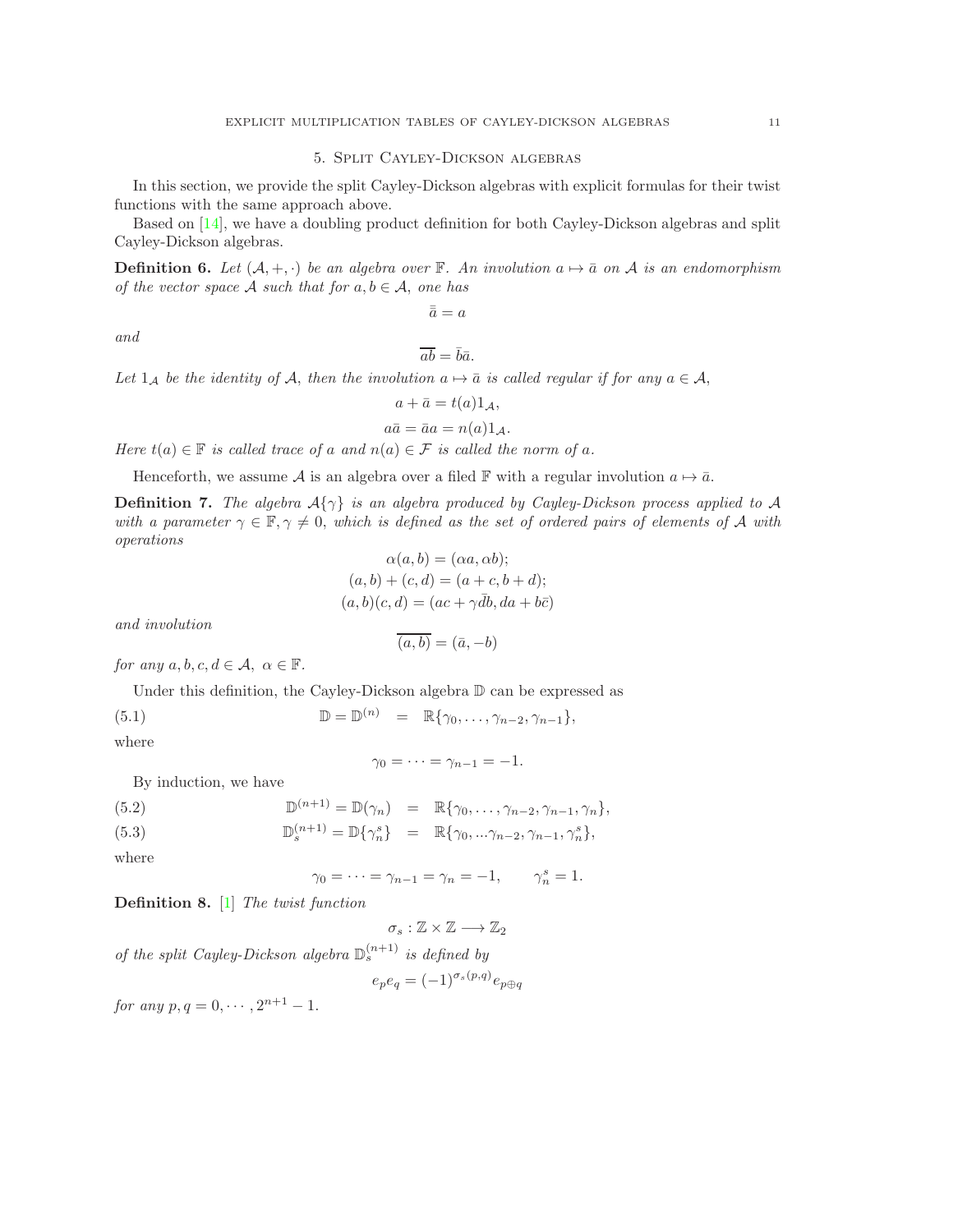**Proposition 2.** For any integers  $0 \leq A, B \leq 2^n - 1$  and  $a_n, b_n \in \{0, 1\}$ , we have the recursion formula

(5.4) 
$$
\sigma_s(A + a_n 2^n, B + b_n 2^n) = \sigma_s(A, B)(1 + b_n) + \sigma_s(B, A)b_n + \sigma_s(B, B)a_n.
$$

Proof. By definition, we have

<span id="page-11-0"></span>
$$
e_A(e_Be_{2^n}) = (e_Be_A)e_{2^n}
$$

so that

(5.5)  $\sigma_s(A, B + 2^n) = \sigma_s(B, A).$ 

Similar, due to

<span id="page-11-1"></span>
$$
(e_Ae_{2^n})e_B=(e_A\bar{e}_B)e_{2^n},
$$

we get

(5.6) 
$$
\sigma_s(A + 2^n, B) = \sigma(A, B) + \sigma(B, B).
$$

Also we can apply the fact

<span id="page-11-2"></span>
$$
(e_Ae_{2^n})(e_Be_{2^n})=\bar{e}_Be_A
$$

to deduce

(5.7) 
$$
\sigma_s(A+2^n, B+2^n) = \sigma_s(B,A) + \sigma(B,B).
$$

Combining  $(5.5),(5.6)$  $(5.5),(5.6)$  and  $(5.7)$ , the result follows.

**Theorem 4.** Suppose that  $0 \leq A', B' \leq 2^{n+1} - 1$  with the binary decompositions

$$
A' = a_0 2^0 + \dots + a_{n-1} 2^{n-1} + a_n 2^n,
$$
  
\n
$$
B' = b_0 2^0 + \dots + b_{n-1} 2^{n-1} + b_n 2^n.
$$

Let  $\sigma_s$  be the twist function of the split Cayley-Dickson algebra  $\mathbb{D}_s^{(n+1)}$  and  $\sigma$  the twist function of the Cayley-Dickson algebra  $\mathbb{D}^{(n+1)}$ . Then

(5.8)  $\sigma_s(A', B') = \sigma(A', B') + a_n b_n.$ 

Proof. Denote

$$
A' = A + a_n 2^n,
$$
  

$$
B' = B + b_n 2^n.
$$

By Proposition [2,](#page-10-1)

(5.9)  
\n
$$
\sigma_s(A + a_n 2^n, B + b_n 2^n) = \sigma_s(A, B)(1 + b_n) + \sigma_s(B, A)b_n + \sigma_s(B, B)a_n
$$
\n
$$
= \sigma(A, B)(1 + b_n) + \sigma(B, A)b_n + \sigma(B, B)a_n
$$
\n
$$
= a_n b_n + \sigma(A + 2^n, B + 2^n)
$$
\n
$$
= a_n b_n + \sigma(A', B').
$$

In the penultimate equality, we use Proposition [1.](#page-3-3) This finishes the proof.

 $\Box$